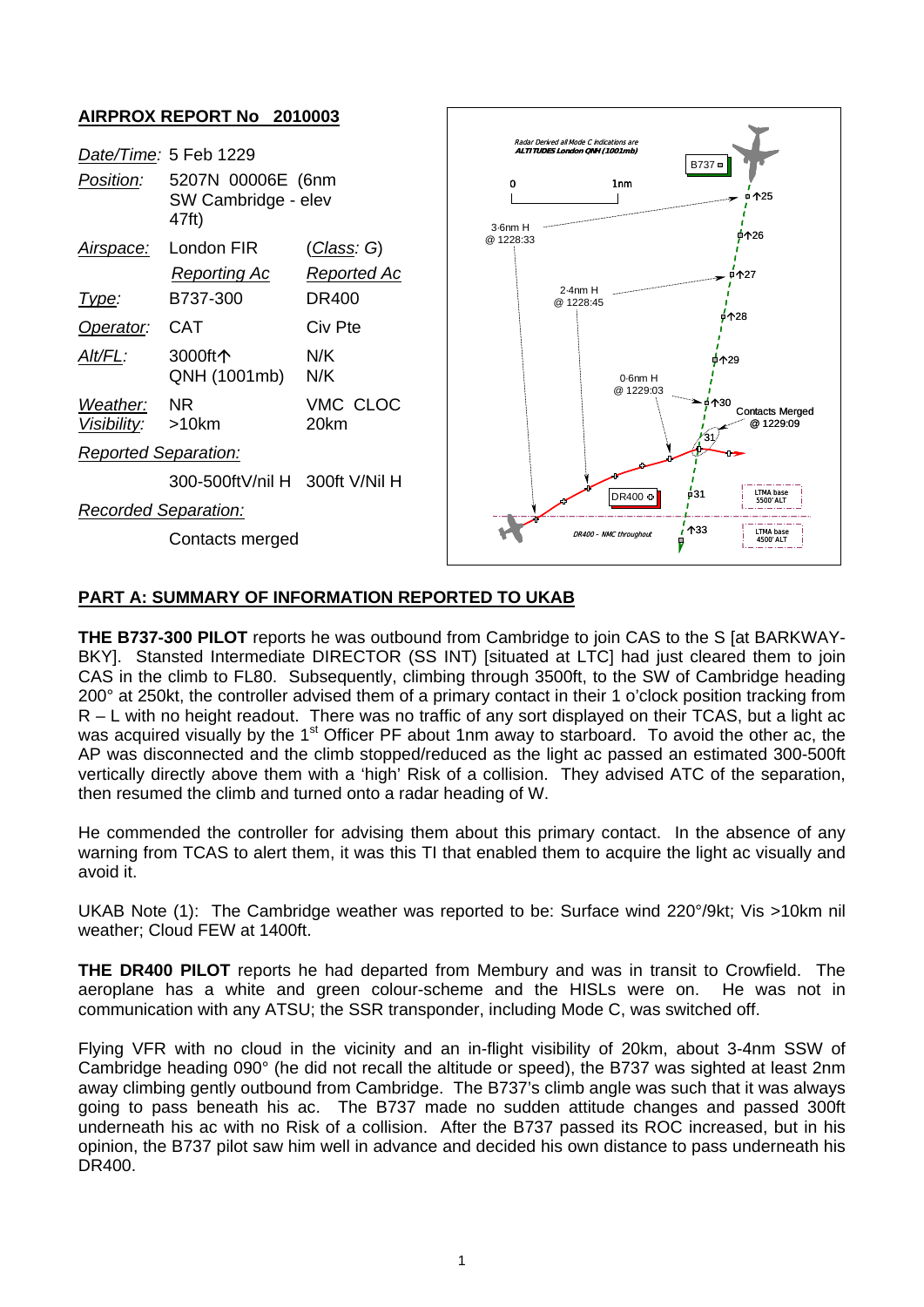**THE LTC STANSTED INTERMEDIATE DIRECTOR (SS INT)** reports 1 month after the event, that the B737 crew was given an airways join on track BKY after departing Cambridge. Climbing initially to 2400ft ALT, when the B737 crew called on frequency the flight was identified and placed under a TS outside CAS. He then co-ordinated the CAS join with TMA N and subsequently climbed the B737 to FL80 with a clearance to enter CAS on track BKY. Whilst in the climb a primary only contact was observed in the vicinity of Duxford. He believed that the primary contact would possibly be in the B737's path but he did not wish to issue an avoiding action vector outside CAS as he did not know the intentions of the other ac. The B737 crew was left under their own navigation and he called TI as appropriate. The B737 pilot reported visual and advised that he had seen an ac less than 500ft above. Therefore, he thought at the time that the primary was at around 5000ft ALT.

**ATSI** reports that the Airprox was reported by the B737 pilot whilst in contact with the LTC Stansted Intermediate Director (SS INT) and occurred about 6nm SW of Cambridge aerodrome at an altitude of 3100ft. Departing Cambridge for Coventry on an initial clearance to *"BARKWAY* (BKY) *2400 feet",*  the B737 was first shown on the Stansted 10cm radar, in use by the SS INT controller, at 1227:23 and was observed passing a reported altitude of 800ft. At 1228:00, the pilot of the B737 called on the SS INT frequency, 120·625MHz, on track BKY at an altitude of 2400ft. The indicated Mode C altitude of the B737 was 2500ft London QNH; SS INT instructed the B737 crew to squawk ident and gave a further climb to an altitude of 3000ft.

After SS INT co-ordinated a CAS joining clearance with TC North and identified the B737 3nm SW of Cambridge, at 1228:34, the controller instructed the B737 crew that they were clear to, "..*climb now flight level 8-0 clear to enter controlled airspace"*. The flight was placed under a TS and the clearance and ATS were correctly read-back by the B737 pilot. At 1228:49, SS INT passed TI on, "..*a primary only contact…observed just right of your 12 o'clock passing right to left across you now 1 mile ahead no height information believed to be low level'*. The radar recording shows the primary contact of the DR400 1·7nm SW of the B737. At 1229:09, the two contacts merged within Class G airspace at a position 210°(M) Cambridge airport 6·2nm, the B737 indicating an altitude of 3100ft London QNH (1001mb).

The pilot of the B737 reported to the SS INT controller that the traffic had passed overhead his ac, *"..and we're just passing underneath now no height readout…we estimate about less than 5 hundred foot separation".* After confirming this, the SS INT controller informed the pilot: "[that traffic] *now observed to have passed behind you had no height information*". After passing underneath the DR400 the climb rate of the B737 increased, the flight entered CAS, turned westerly and switched enroute without further incident.

This Airprox occurred wholly within Class G, uncontrolled airspace. After departure, the B737 was correctly identified, given a joining clearance and placed under an appropriate service.

In accordance with CAP493 Section 1 Chapter 11 paragraph 4.1.1 & 4.5.1, under a TS:

'… the controller provides specific surveillance derived traffic information to assist the pilot in avoiding other traffic… the controller is not required to achieve deconfliction minima, and the avoidance of other traffic is ultimately the pilot's responsibility.'

Traffic is normally considered to be relevant when, in the judgement of the controller, the conflicting ac's observed flight profile indicates that it will pass within 3nm…of the aircraft in receipt of the Traffic Service.

The B737 crew was therefore given appropriate and timely TI immediately after identification. Although the controller perceived [incorrectly] that the primary only contact was at low-level, the provision of TI was such that the B737 pilot was able to visually acquire the DR400 light ac and adjust the B737's climb rate accordingly.

There are considered to be no implications for ATC resulting from this Airprox.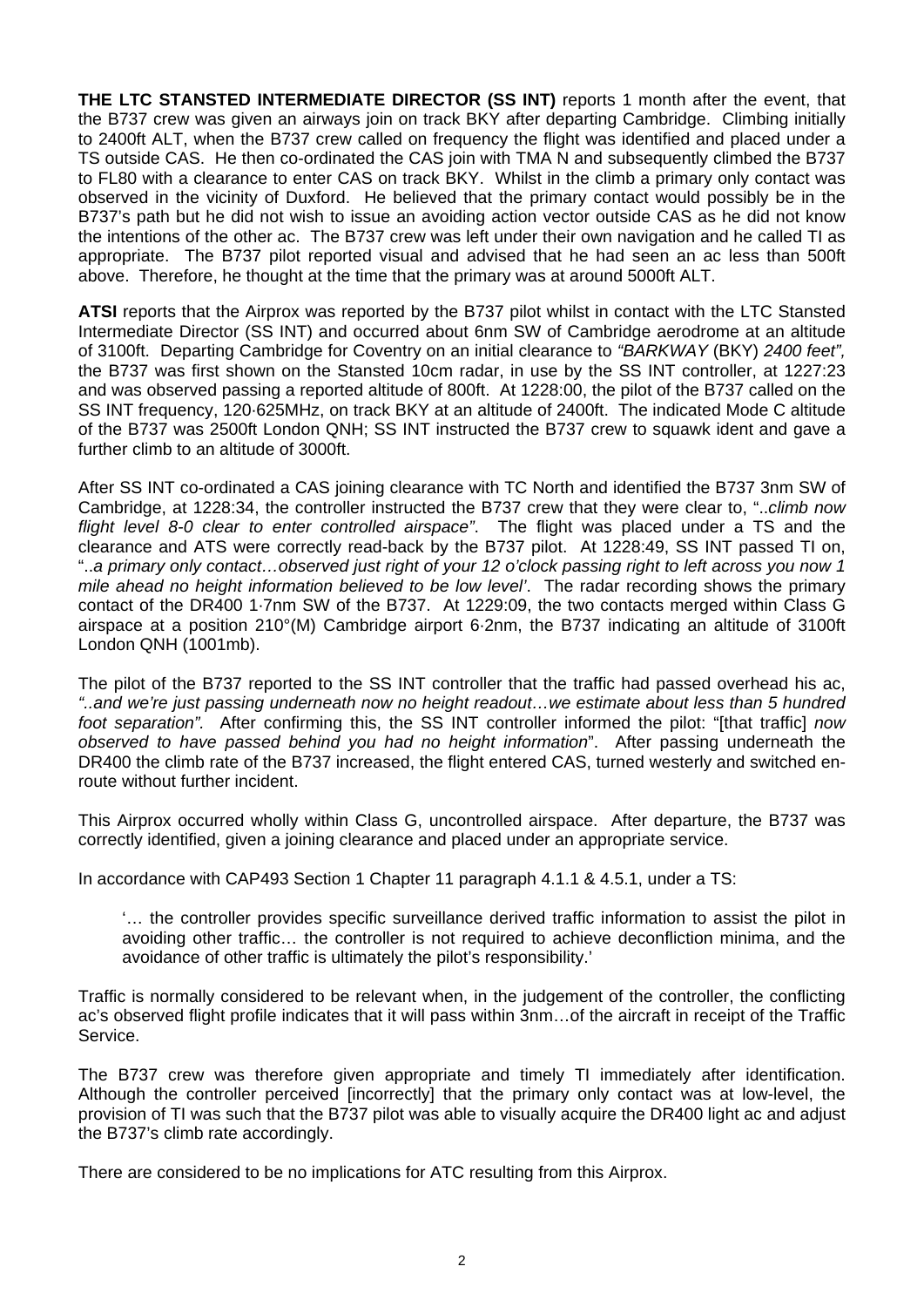UKAB Note (1): The Debden Radar recording shows the B737 departing from Cambridge setting course for BKY. At 1228:33, the B737 climbs through an altitude of 2500ft London QNH (1001mb) tracking 190° with the DR400 shown as a primary contact only at R 1 o'clock at a range of 3·6nm, flying in a broadly ENE'ly direction but in a slight R turn. The DR400 closes to a range of 2·4nm at 1228:45, moments before SS INT passed TI, as the B737 climbs through 2700ft London QNH. The DR400 maintains a constant relative bearing in the B737's 1 o'clock and at 1229:03, the range has closed to 0·6nm and the B737 is shown climbing steadily though 3000ft London QNH. The contacts merge at a position 1·8nm NW of Duxford at 1229:09, where the base of the LTMA is 5500ft amsl about 0·6nm N of the step in Class A CAS down to the lower limit of 4500ft amsl. The B737 indicates 3100ft London QNH – still in Class G airspace – at the CPA and maintains this altitude until clear to the S of the DR400. The DR400 pilot's report that the B737 was 300ft below his aeroplane at the closest point would suggest that he was flying at an altitude of about 3400ft QNH. Thereafter, the DR400 draws astern flying easterly as the B737 climbs and subsequently enters CAS.

## **PART B: SUMMARY OF THE BOARD'S DISCUSSIONS**

Information available included reports from the pilots of both ac, transcripts of the relevant RT frequency, radar video recordings and a report from the appropriate ATC authority.

Although the DR400 pilot did not recall his transit altitude at the time of the Airprox, it was plain that he was legitimately flying in Class G airspace beneath the lower limit of the LTMA. In this busy 'see and avoid' environment, the DR400 pilot had spotted the B737 climbing out from Cambridge at a range of at least 2nm and assessed that the B737's climb was such that it would pass beneath him. Whereas the DR400 pilot might have perceived that his small aeroplane had been seen well in advance, this was evidently not the case – perhaps understandably so given the relatives sizes and more restricted view from the airliner's flight deck. In the confined airspace below the LTMA it should have been apparent to the DR400 pilot that the B737 would be climbing higher to enter CAS – as was the case here – and its rate of climb would not necessarily remain constant. Therefore the old 'see and avoid' maxim applied: presume that other pilots are unaware of your presence until there is evidence to the contrary. Notwithstanding that the Rules of the Air might require the B737 crew to give way in this situation, it would have been wiser to turn the more nimble DR400 out of the way and afford the B737 some lateral separation, especially with the potential for significant wake turbulence from the larger airliner.

Members were disappointed that, although the DR400 was equipped with a SSR transponder, the Mode A & C were switched off thereby preventing ATC from including specific altitude readouts in the TI provided to the B737, and negating the benefit of the B737's TCAS. The Board recognised that in Class G airspace, the operation of the transponder was not mandatory. Nevertheless, National procedures [UK AIP ENR 1-6-2] recommend that 'pilots operate an SSR transponder with pressurealtitude reporting enabled in order to facilitate detection of their aircraft by collision avoidance systems and ATC radar'. The safety benefits of TCAS as an aid to collision avoidance are almost universally recognised, and it would be far better airmanship to fly with the Mode A General Conspicuity Code [7000] selected and Mode C on, especially beneath the LTMA. As it was with the DR400's SSR switched off, the B737's TCAS was rendered blind to the presence of the DR400 and the B737 crew were reliant on ATC to supplement their own lookout. The Board agreed that a Contributory Factor to this Airprox was that the DR400's SSR was switched off, thereby preventing earlier conflict resolution advice from TCAS.

The B737 crew acquired the small aeroplane visually about 1nm away, the pilot reported, with the assistance of TI from SS INT and avoided it by reducing their RoC. Whereas the controller estimated the traffic to be 1nm away when the TI was transmitted, the ATSI report shows it was in fact 1·7nm away and this slightly earlier warning was clearly instrumental in allowing the B737 crew to sight the small DR400 in time. Passing above the small aeroplane might have resulted in some significant wake turbulence, so it was fortunate that the DR400 was spotted in time by the B737 crew for them to stop their climb and pass beneath it. Thus this conflict had been detected and action taken to prevent the situation becoming more serious, but it was unfortunate that the B737 crew was unable to provide